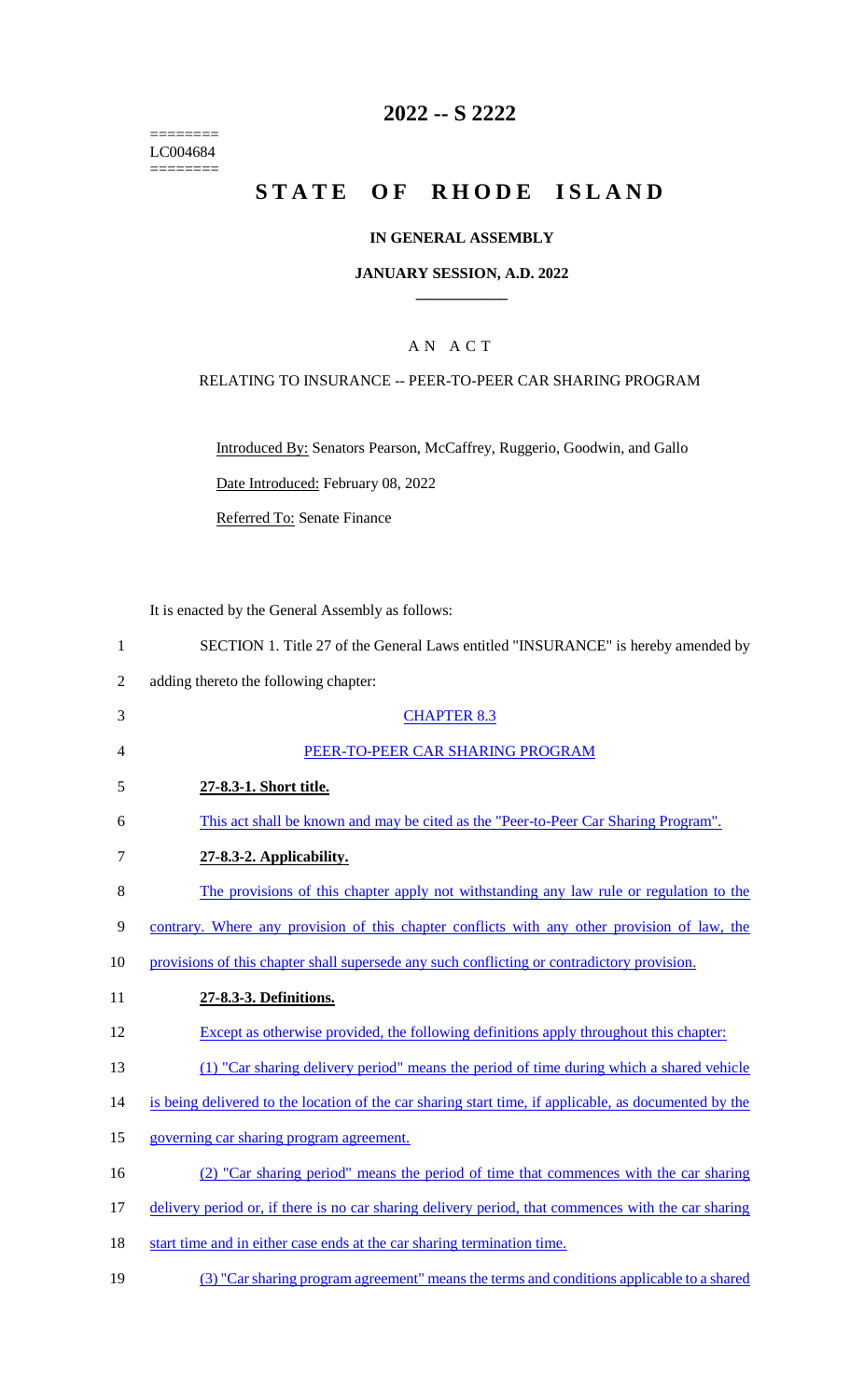1 vehicle owner and a shared vehicle driver that govern the use of a shared vehicle through a peer-2 to-peer car sharing program. "Car sharing program agreement" does not mean a rental car 3 agreement, issued by a motor vehicle rental company as defined in § 31-34.1-1. 4 (4) "Car sharing start time" means the time when the shared vehicle becomes subject to the 5 control of the shared vehicle driver at or after the time the reservation of a shared vehicle is 6 scheduled to begin as documented in the records of a peer-to-peer car sharing program. 7 (5) "Car sharing termination time" means the earliest of the following events: 8 (i) The expiration of the agreed upon period of time established for the use of a shared 9 vehicle according to the terms of the car sharing program agreement if the shared vehicle is 10 delivered to the location agreed upon in the car sharing program agreement; 11 (ii) When the shared vehicle is returned to a location as alternatively agreed upon by the 12 shared vehicle owner and shared vehicle driver as communicated through a peer-to-peer car sharing 13 program, which alternatively agreed upon location shall be incorporated into the car sharing 14 program agreement; or 15 (iii) When the shared vehicle owner or the shared vehicle owner's authorized designee, 16 takes possession and control of the shared vehicle. 17 (6) "Peer-to-peer car sharing" means the authorized use of a vehicle by an individual other 18 than the vehicle's owner through a peer-to-peer car sharing program. "Peer-to-peer car sharing" 19 does not mean rental car or rental activity as described in chapter 34.1 of title 31. 20 (7) "Peer-to-peer car sharing program" means a business platform that connects vehicle 21 owners with drivers to enable the sharing of vehicles for financial consideration. "Peer-to-peer car 22 sharing program" does not mean a rental car company as defined in § 31-34.1-1. 23 (8) "Shared vehicle" means a vehicle that is available for sharing through a peer-to-peer 24 car sharing program. "Shared vehicle" does not mean rental car or rental vehicle as described in § 25 31-34.1-1(4). 26 (9) "Shared vehicle driver" means an individual who has been authorized to drive the 27 shared vehicle by the shared vehicle owner under a car sharing program agreement. 28 (10) "Shared vehicle owner" means the registered owner, or a person or entity designated 29 by the registered owner, of a vehicle made available for sharing to shared vehicle drivers through 30 a peer-to-peer car sharing program. Shared vehicle owner does not mean "rental company" as 31 defined in § 31-34.1-1(4). 32 **27-8.3-4. Insurance coverage during car sharing period.**  33 (a) A peer-to-peer car sharing program shall assume liability, except as provided in 34 subsection (b) of this section, of a shared vehicle owner for bodily injury or property damage to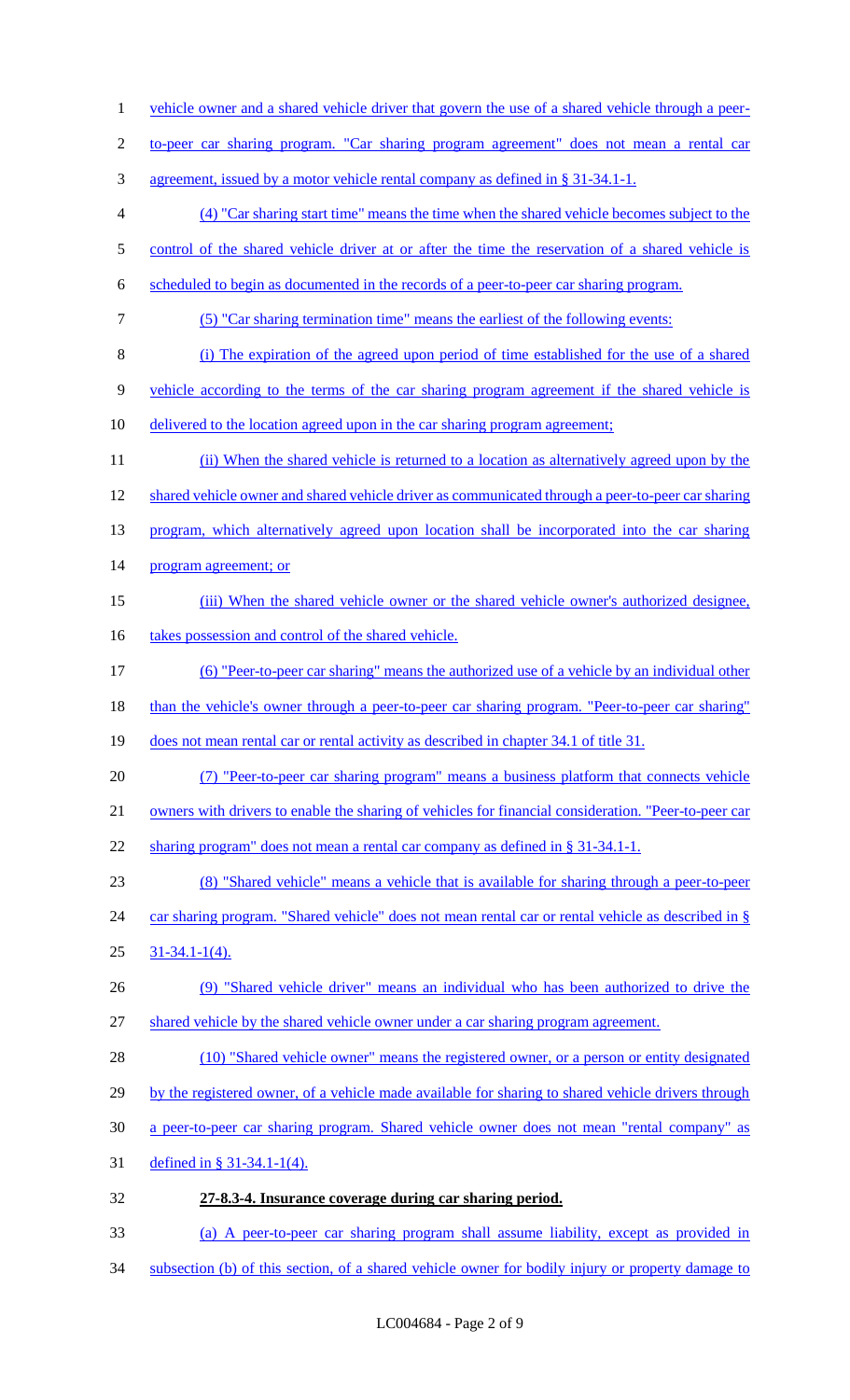1 third parties or uninsured and underinsured motorist or personal injury protection losses during the 2 car sharing period in an amount stated in the peer-to-peer car sharing program agreement which 3 amount may not be less than those set forth in § 31-32-2. 4 (b) Notwithstanding the definition of "car sharing termination time" as set forth in § 27- 5 8.3-3, the assumption of liability under subsection (a) of this section does not apply to any shared 6 vehicle owner when: 7 (1) A shared vehicle owner makes an intentional or fraudulent material misrepresentation 8 or omission to the peer-to-peer car sharing program before the car sharing period in which the loss 9 occurred; or 10 (2) Acting in concert with a shared vehicle driver who fails to return the shared vehicle 11 pursuant to the terms of a car sharing program agreement. 12 (c) Notwithstanding the definition of "car sharing termination time" as set forth in § 27- 13 8.3-3, the assumption of liability under subsection (a) of this section would apply to bodily injury, 14 property damage, uninsured and underinsured motorist or personal injury protection losses by 15 damaged third parties required by § 31-32-2. 16 (d) A peer-to-peer car sharing program shall ensure that, during each car sharing period, 17 the shared vehicle owner and the shared vehicle driver are insured under a motor vehicle liability 18 insurance policy that provides insurance coverage in amounts no less than the minimum amounts 19 set forth in § 31-32-2, and: 20 (1) Recognizes that the shared vehicle insured under the policy is made available and used 21 through a peer-to-peer car sharing program; or 22 (2) Does not exclude use of a shared vehicle by a shared vehicle driver. 23 (e) The insurance described under subsection (d) of this section may be satisfied by motor 24 vehicle liability insurance maintained by: 25 (1) A shared vehicle owner; 26 (2) A shared vehicle driver; 27 (3) A peer-to-peer car sharing program; or 28 (4) Both a shared vehicle owner, a shared vehicle driver, and a peer-to-peer car sharing 29 program. 30 (f) The insurance described in subsection (e) of this section that is satisfying the insurance 31 requirement of subsection (d) of this section shall be primary during each car sharing period and in 32 the event that a claim occurs in another state with minimum financial responsibility limits higher 33 than the limits contained in § 31-32-2, during the car sharing period, the coverage maintained under 34 subsection (e) of this section shall satisfy the difference in minimum coverage amounts, up to the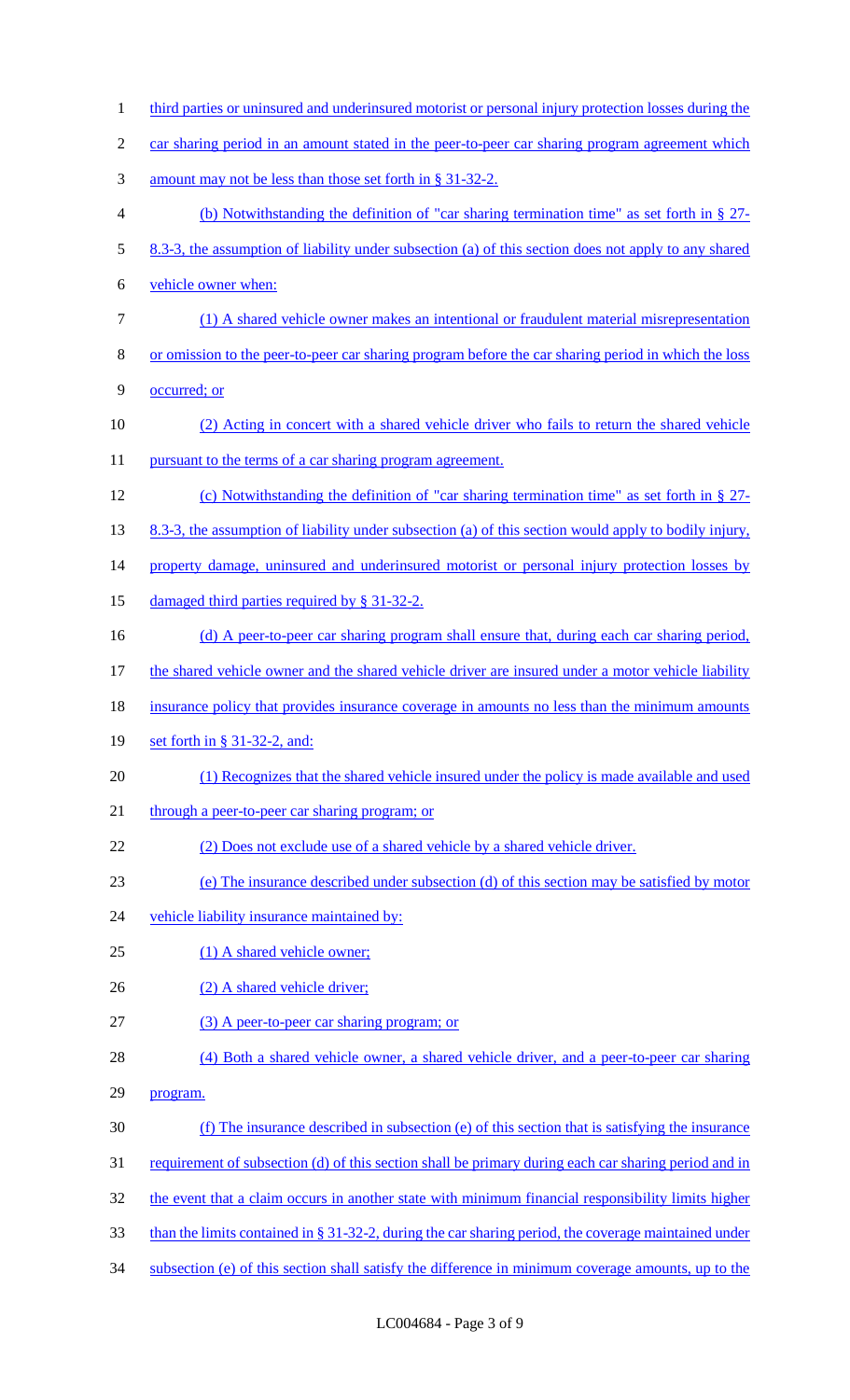- 1 applicable policy limits.
- 2 (g) The insurer, insurers, or peer-to-peer car sharing program providing coverage under
- 3 subsections (d) or (e) of this section shall assume primary liability for a claim when:
- 4 (1) A dispute exists as to who was in control of the shared motor vehicle at the time of the
- 5 loss and the peer-to-peer car sharing program does not have available, did not retain, or fails to
- 6 provide the information required by  $\S$  27-8.3-4; or
- 7 (2) A dispute exists as to whether the shared vehicle was returned to the alternatively agreed
- 8 upon location as required under § 27-8.3-3(5).
- 9 (h) If insurance maintained by a shared vehicle owner or shared vehicle driver in
- 10 accordance with subsection (e) of this section has lapsed or does not provide the required coverage,
- 11 insurance maintained by a peer-to-peer car sharing program shall provide the coverage required by
- 12 subsection (d) of this section beginning with the first dollar of a claim and have the duty to defend
- 13 such claim except under circumstances as set forth in subsection (b) of this section.
- 14 (i) Coverage under an automobile insurance policy maintained by the peer-to-peer car
- 15 sharing program shall not be dependent on another automobile insurer first denying a claim nor
- 16 shall another automobile insurance policy be required to first deny a claim.
- 17 (j) Nothing in this chapter:
- 18 (1) Limits the liability of the peer-to-peer car sharing program for any act or omission of
- 19 the peer-to-peer car sharing program itself that results in injury to any person as a result of the use
- 20 of a shared vehicle through a peer-to-peer car sharing program; or
- 21 (2) Limits the ability of the peer-to-peer car sharing program to, by contract, seek 22 indemnification from the shared vehicle owner or the shared vehicle driver for economic loss 23 sustained by the peer-to-peer car sharing program resulting from a breach of the terms and 24 conditions of the car sharing program agreement.
- 25 **27-8.3-5. Notification of implications of lien.**
- 26 At the time when a vehicle owner registers as a shared vehicle owner on a peer-to-peer car
- 27 sharing program and prior to the time when the shared vehicle owner makes a shared vehicle
- 28 available for car sharing on the peer-to-peer car sharing program, the peer-to-peer car sharing
- 29 program shall notify the shared vehicle owner that, if the shared vehicle has a lien against it, the
- 30 use of the shared vehicle through a peer-to-peer car sharing program, including use without physical
- 31 damage coverage, may violate the terms of the contract with the lienholder.
- 32 **27-8.3-6. Exclusions in motor vehicle liability insurance policies.**
- 33 (a) An authorized insurer that writes motor vehicle liability insurance in this state may
- 34 exclude any and all coverage and the duty to defend or indemnify for any claim afforded under a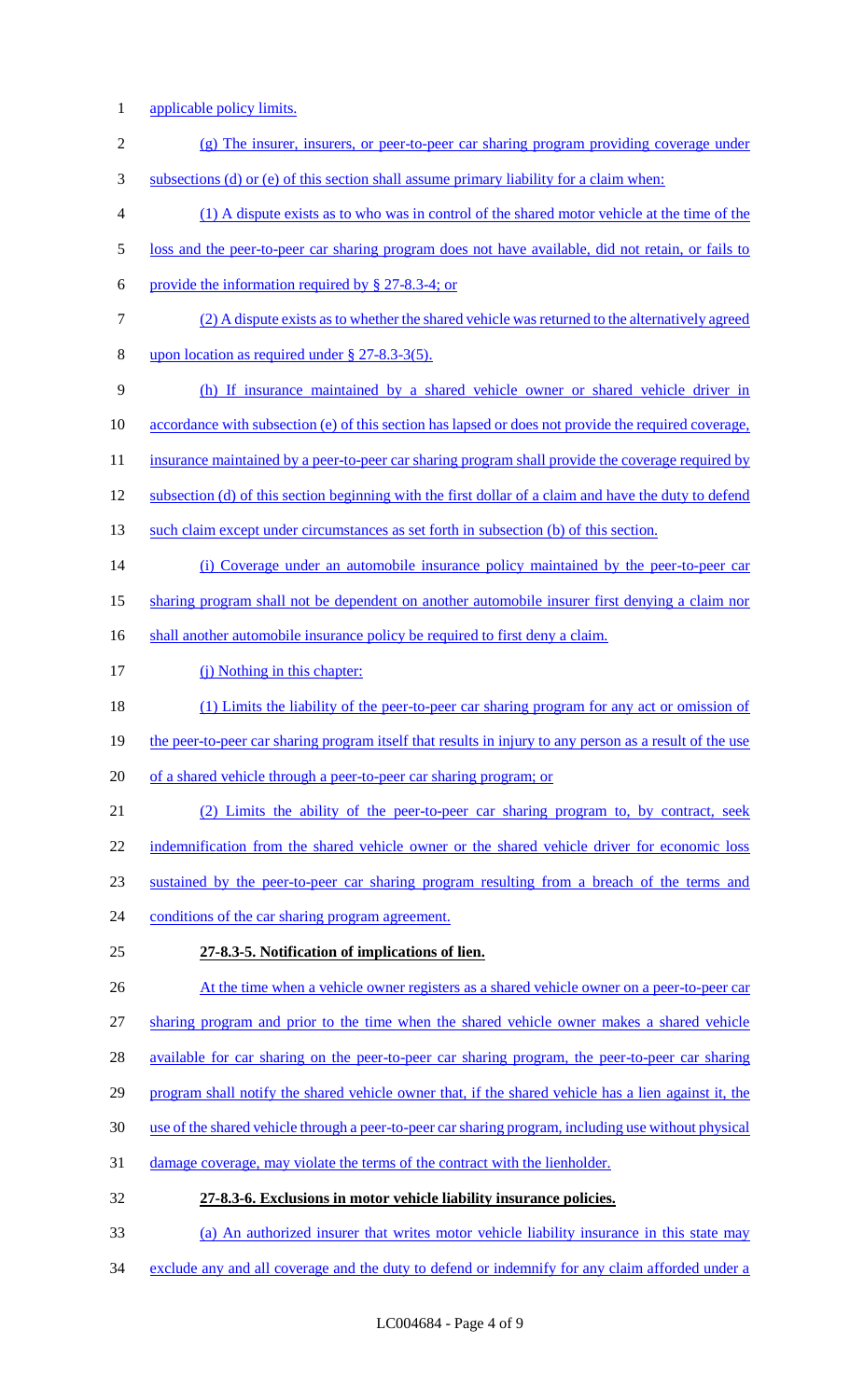1 shared vehicle owner's motor vehicle liability insurance policy, including, but not limited to: 2 (1) Liability coverage for bodily injury and property damage; (2) Uninsured and underinsured motorist coverage; (3) Medical payments coverage; (4) Comprehensive physical damage coverage; and (5) Collision physical damage coverage. (b) Nothing in this chapter invalidates or limits an exclusion contained in a motor vehicle liability insurance policy, including any insurance policy in use or approved for use that excludes coverage for motor vehicles made available for rent, sharing, or hire or for any business use. (c) Nothing in this chapter invalidates limits or restricts an insurer's ability under existing 11 law to underwrite any insurance policy. Nothing in this chapter invalidates, limits or restricts an insurer's ability under existing law to cancel and non-renew policies. **27-8.3-7. Recordkeeping -- Use of vehicle in car sharing.**  14 A peer-to-peer car sharing program shall collect and verify records pertaining to the use of a vehicle, including, but not limited to, times used, car sharing period pick up and drop off locations, 16 fees paid by the shared vehicle driver, and revenues received by the shared vehicle owner and provide that information upon request to the shared vehicle owner, the shared vehicle owner's 18 insurer, or the shared vehicle driver's insurer to facilitate a claim coverage investigation, settlement, negotiation, or litigation. The peer-to-peer car sharing program shall retain the records for a time 20 period not less than four (4) years. **27-8.3-8. Exemptions.**  (a) Vicarious liability. A peer-to-peer car sharing program and a shared vehicle owner shall be exempt from vicarious liability consistent with 49 U.S.C. § 30106 and under any state or local 24 law that imposes liability solely based on vehicle ownership. (b) Rental vehicle surcharge. The receipts of the peer-to-peer car sharing program and the 26 receipts of the shared vehicle owner from peer-to-peer car sharing shall be exempt from the eight percent (8%) rental vehicle surcharge as set forth in § 31-34.1-2. **27-8.3-9. Contribution against indemnification.**  A motor vehicle insurer that defends or indemnifies a claim against a shared vehicle that is excluded under the terms of its policy shall have the right to seek recovery against the motor vehicle 31 insurer of the peer-to-peer car sharing program if the claim is: (1) Made against the shared vehicle owner or the shared vehicle driver for loss or injury 33 that occurs during the car sharing period; and (2) Excluded under the terms of its policy.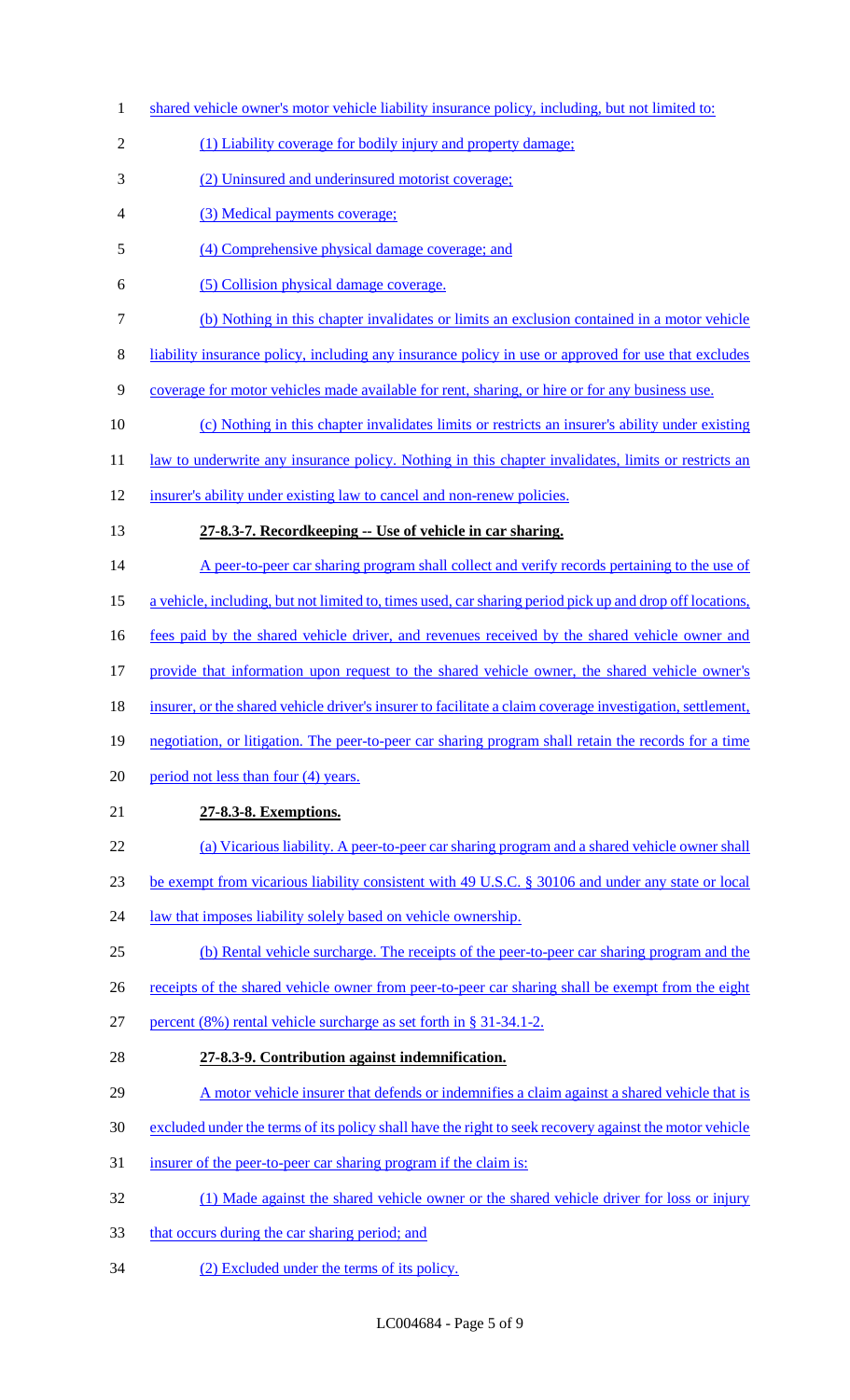**27-8.3-10. Insurable interest.**  (a) Notwithstanding any other law, statute, rule or regulation to the contrary, a peer-to-peer car sharing program shall have an insurable interest in a shared vehicle during the car sharing period. (b) Nothing in this section creates liability on a peer-to-peer car sharing program to maintain the coverage mandated by § 27-8.3-4. (c) A peer-to-peer car sharing program may own and maintain as the named insured one or more policies of motor vehicle liability insurance that provides coverage for: (1) Liabilities assumed by the peer-to-peer car sharing program under a peer-to-peer car 10 sharing program agreement; (2) Any liability of the shared vehicle owner; or (3) Damage or loss to the shared motor vehicle; or any liability of the shared vehicle driver. **27-8.3-11. Consumer protections disclosures.**  14 Each car sharing program agreement made in this state shall disclose to the shared vehicle 15 owner and the shared vehicle driver: (1) Any right of the peer-to-peer car sharing program to seek indemnification from the 17 shared vehicle owner or the shared vehicle driver for economic loss sustained by the peer-to-peer 18 car sharing program resulting from a breach of the terms and conditions of the car sharing program agreement; (2) That a motor vehicle liability insurance policy issued to the shared vehicle owner for 21 the shared vehicle or to the shared vehicle driver does not provide a defense or indemnification for 22 any claim asserted by the peer-to-peer car sharing program; (3) That the peer-to-peer car sharing program's insurance coverage on the shared vehicle 24 owner and the shared vehicle driver is in effect only during each car sharing period and that, for any use of the shared vehicle by the shared vehicle driver after the car sharing termination time, the 26 shared vehicle driver and the shared vehicle owner may not have insurance coverage; (4) The daily rate, fees, and if applicable, any insurance or protection package costs that 28 are charged to the shared vehicle owner or the shared vehicle driver; (5) That the shared vehicle owner's motor vehicle liability insurance may not provide coverage for a shared vehicle; (6) An emergency telephone number to personnel capable of fielding roadside assistance 32 and other customer service inquiries; and (7) If there are conditions under which a shared vehicle driver must maintain a personal automobile insurance policy with certain applicable coverage limits on a primary basis in order to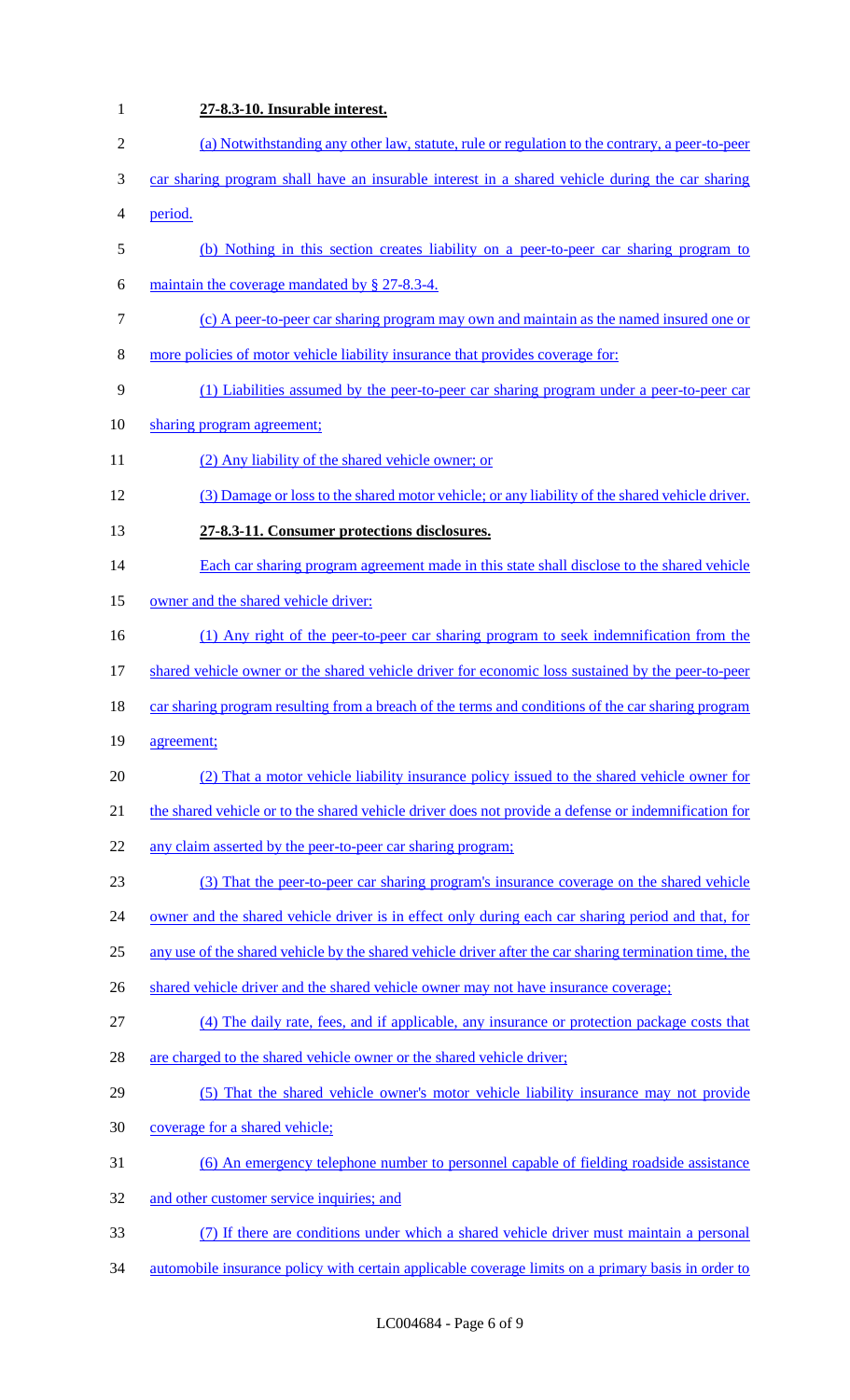| $\mathbf{1}$   | book a shared motor vehicle.                                                                             |
|----------------|----------------------------------------------------------------------------------------------------------|
| $\overline{2}$ | 27-8.3-12. Driver's license verification and data retention.                                             |
| 3              | (a) A peer-to-peer car sharing program may not enter into a peer-to-peer car sharing                     |
| 4              | program agreement with a driver unless the driver who will operate the shared vehicle:                   |
| 5              | (1) Holds a driver's license issued under chapter 10 of title 31 that authorizes the driver to           |
| 6              | operate vehicles of the class of the shared vehicle; or                                                  |
| $\tau$         | (2) Is a nonresident who:                                                                                |
| $8\,$          | (i) Has a driver's license issued by the state or country of the driver's residence that                 |
| 9              | authorizes the driver in that state or country to drive vehicles of the class of the shared vehicle; and |
| 10             | (ii) Is at least the same age as that required of a resident to drive; or                                |
| 11             | (3) Otherwise is specifically authorized by $\S$ 31-10-2 to drive vehicles of the class of the           |
| 12             | shared vehicle.                                                                                          |
| 13             | (b) A peer-to-peer car sharing program shall keep a record of:                                           |
| 14             | (1) The name and address of the shared vehicle driver;                                                   |
| 15             | (2) The number of the driver's license of the shared vehicle driver and each other person,               |
| 16             | if any, who will operate the shared vehicle; and                                                         |
| 17             | (3) The place of issuance of the driver's license.                                                       |
|                |                                                                                                          |
| 18             | 27-8.3-13. Responsibility for equipment.                                                                 |
| 19             | A peer-to-peer car sharing program shall have sole responsibility for any equipment, such                |
| 20             | as a GPS system or other special equipment that is put in or on the vehicle to monitor or facilitate     |
| 21             | the car sharing transaction, and shall agree to indemnify and hold harmless the vehicle owner for        |
| 22             | any damage to or theft of such equipment during the sharing period not caused by the vehicle             |
| 23             | owner. The peer-to-peer car sharing program has the right to seek indemnity from the shared vehicle      |
| 24             | driver for any loss or damage to such equipment that occurs during the sharing period.                   |
| 25             | 27-8.3-14. Automobile safety recalls.                                                                    |
| 26             | (a) At the time when a vehicle owner registers as a shared vehicle owner on a peer-to-peer               |
| 27             | car sharing program and prior to the time when the shared vehicle owner makes a shared vehicle           |
| 28             | available for car sharing on the peer-to-peer car sharing program, the peer-to-peer car sharing          |
| 29             | program shall:                                                                                           |
| 30             | (1) Verify that the shared vehicle does not have any safety recalls on the vehicle for which             |
| 31             | the repairs have not been made; and                                                                      |
| 32             | (2) Notify the shared vehicle owner of the requirements under subsection (b) of this section.            |
| 33             | (b)(1) If the shared vehicle owner has received an actual notice of a safety recall on the               |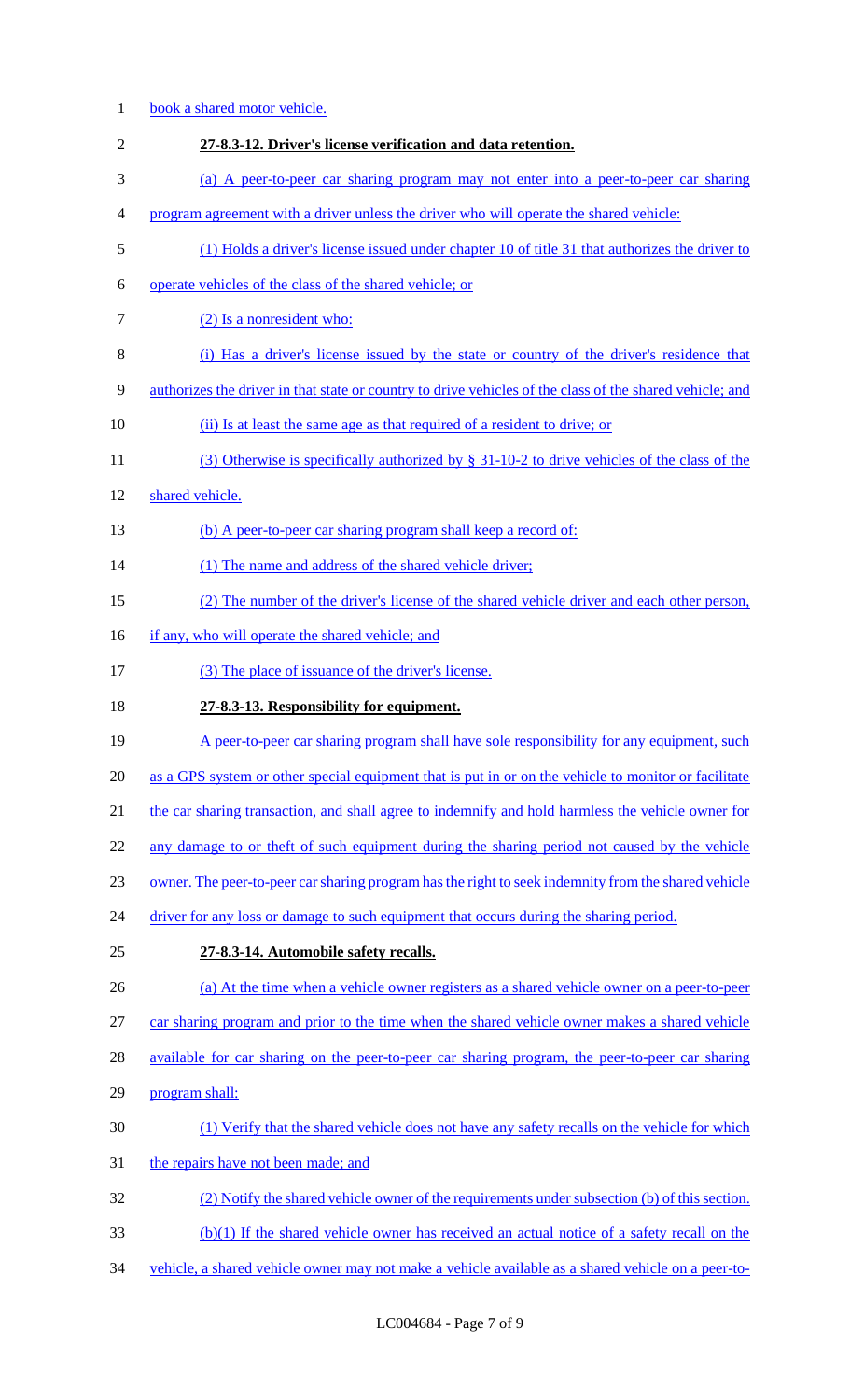- 1 peer car sharing program until the safety recall repair has been made.
- 2 (2) If a shared vehicle owner receives an actual notice of a safety recall on a shared vehicle
- 3 while the shared vehicle is made available on the peer-to-peer car sharing program, the shared
- 4 vehicle owner shall remove the shared vehicle as available on the peer-to-peer car sharing program,
- 5 as soon as practicably possible after receiving the notice of the safety recall and until the safety
- 6 recall repair has been made.
- 7 (3) If a shared vehicle owner receives an actual notice of a safety recall while the shared
- 8 vehicle is being used in the possession of a shared vehicle driver, as soon as practicably possible
- 9 after receiving the notice of the safety recall, the shared vehicle owner shall notify the peer-to-peer
- 10 car sharing program about the safety recall in order that the shared vehicle owner may address the
- 11 safety recall repair.
- 12 SECTION 2. This act shall take effect on April 1, 2023.

======== LC004684 ========